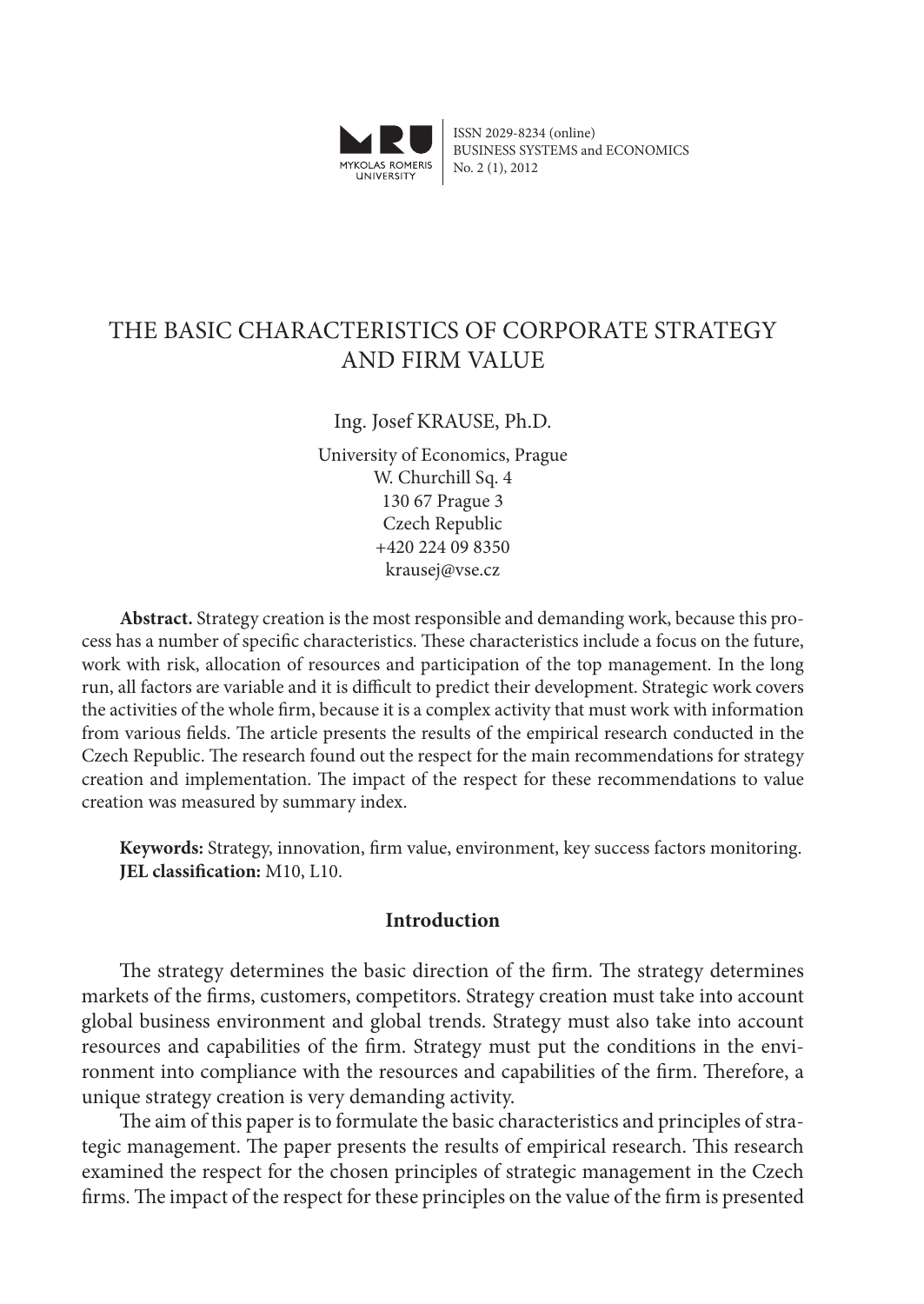in the paper. The value of the firms was measured by IN99 index. IN99 index is a kind of the value model focused on the conditions in the Czech Republic. Test the difference between means of two samples were used for measuring the impact on the value.

The basic characteristics of the strategy formulation and implementation are formulated in the article. In this context, the importance of innovation in business strategy is emphasised in the present days. Therefore, this theme is in this section. Based on research, the importance and impact of the respect for these characteristics on firm value is verified.

#### **Literature review**

Strategic management (Hitt et al, 2007; Peng, 2008) is the process of making and implementing decisions that have long-term impact on business. These projects are crucial for the firm. The aim is to achieve long-term success of the firm. Strategic management is realised by the creation and implementation of strategies. Strategic management should be aimed at maintaining consistency between long-term orientation of the firm, its long-term goals and available resources.The concept and characteristics of strategic management may be found in the military first. The basic objective of military action is to achieve victory. In the economic sphere, this means that one firm makes effort to gain comparative advantage over another firms. This feature, i.e. trying to gain comparative advantages, differentiates strategic management from long-term management. We distinguish between true and false strategic management. The right strategic management is fully filled with elements typical for the military area. Firms compete very intensely. They try to gain comparative advantage over other firms. Firms dispose of each other. The result is that the strongest firms will survive. A monopoly is created. Among the subjects is an antagonistic relationship. For example, Bartes (2011, 2010a, 1997) deals with military concept of corporate strategy. This author often draws from the principles of the concept of Asian martial art. This concept is based on the use of opponent force.False strategic management is based on non-antagonistic relationship between firms.

Ofek, Wathieu (2010) emphasize the importance of the environment and trends for the strategy. According to these authors, ignoring trends can give competitors an advantage. They suggest four steps: identify trends, conduct two separate explorations, compare results and formulate potential strategies.

Grant (2010) gives the following features of strategic processes:

- importance for the whole company,
- resources allocation,
- decisions made in the process of developing and implementing strategies are largely irreversible.

Similar characteristics can be found in Pearce, J., and A. Robinson, R., B. (2000), these authors reported the following 6 specific features of strategic processes:

- necessity of involvement of top management,
- need to allocate a large part of the enterprise resource,
- most significant impact on long-term profitability;
- focus on the future;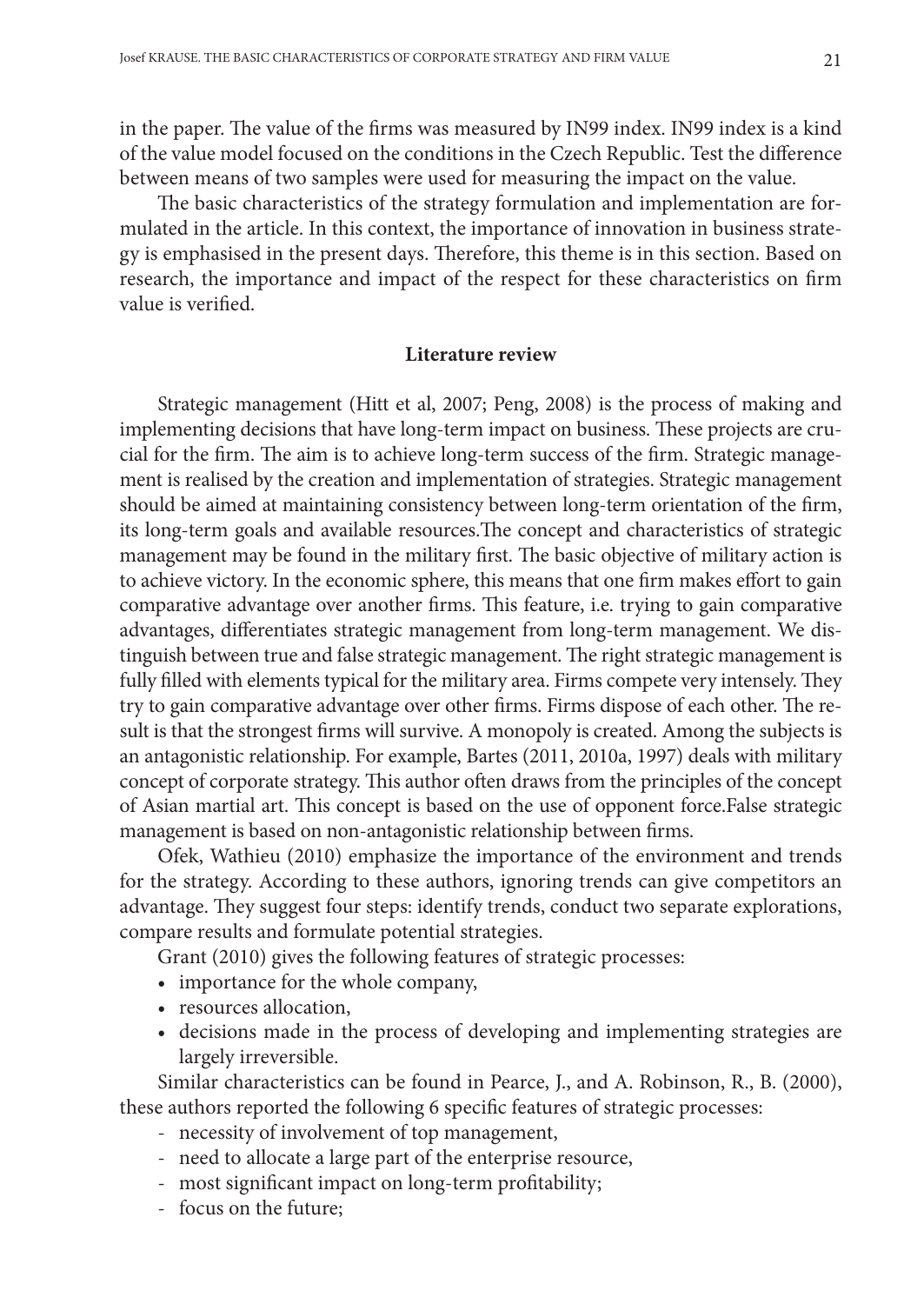- impact on the entire organization,
- need to take into account factors in the environment of the firm.

According to the authors above, we can distinguish some elements typical for strategy: strategy is mainly focused on the future; strategy has a significant effect on the entire company and its future economic success; to establish a working strategy requires the involvement of top management (Bungay, 2011); decisions taken in the process of strategy creation and implementation are largely irreversible; strategy defines the area of business activity; part of the strategy is decisions about the allocation of available resources; strategy must take into account factors occurring outside the company and the extent of the adaptation of the firms to its environment; in the process of strategy formulation the interests of all interested groups (stakeholders) must be taken into account; strategic processes are complex; strategic processes are superior to other levels of management.

Mintzberg (1987) emphasizes the fact that the process of strategy is not just applications, development of methods and analysis. He emphasizes the application of the principles of strategic management. He believes these principles are the basis for the successful formulation and implementation of strategies. The necessity of the principles of strategic thinking results from the basic characteristics mentioned above. Relevance of this concept increases continuously, because firms compete in age of instability and risk(Reeves, Deimler, 2011).

Key success factors are important aspects in assessing the significance of business environment. We can define the key success factor as follows (Thompson, Strickland 1998): "Key success factors are those factors that most affect the ability of the company in an industry thrive." These factors can be partial aspects of the strategy, the characteristics of products, resources. Typical for the factors of production are, for example cost-effectiveness, production quality, location of production in areas with low cost, flexibility of production. For instance, low distribution costs, speed deliveries, own sales network are typical factors in the area of logistics. In the field of sales it can be the creativity of advertising campaigns, attractive packaging, and awareness of the brand.

Concrete steps (Johnson, Scholes, 2008) for determining the key success factors are the identification of these factors for a particular business, identifying the resources and capabilities to gain competitive advantage through these key success factors, setting standards for overcoming competition and estimating the extent to which competitors can imitate specific advantages.

The basic precondition (Grant, 2010) for success in the business is to understand the needs of customers and knowledge of how to overcome competition. Customers want low cost, easily accessible stores, wide range, which will be adapted to local consumer needs, always fresh goods, friendly staff and good service. Businesses try to cope with competition high concentration. High sensitivity of consumers on prices, however, exacerbates price competition. Companies require low price from their suppliers. Key factors are as follows: realisation of economies of scale, buying in bulk, bargaining power, low wages, good location of shops, easy parking.

Simons (2010) recommends concentration on customers, shareholders' priorities, performance variables, strategic boundaries, creative tension, contribution of employees, strategic uncertainties, when firms want to improve their strategy.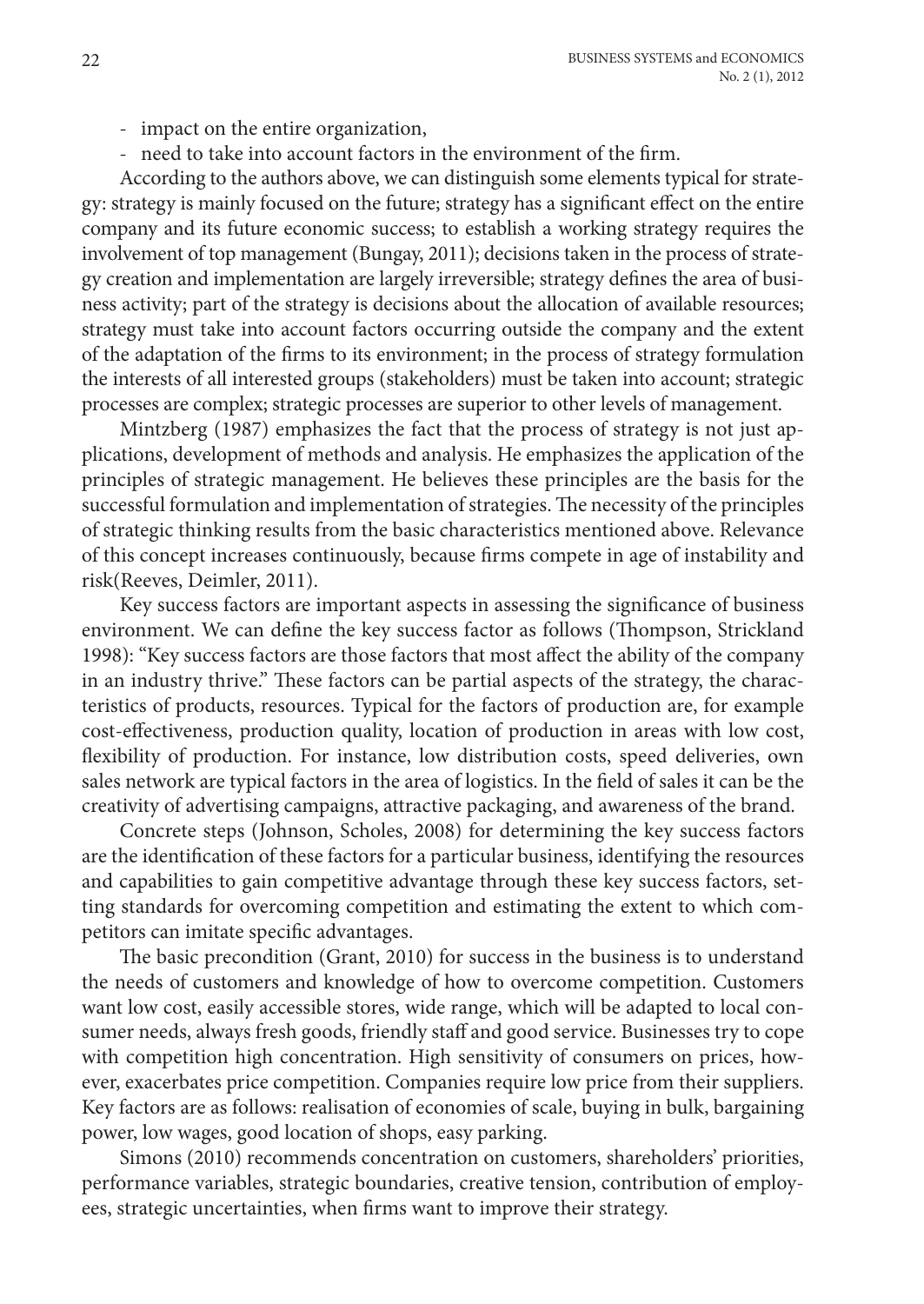Especially in recent years, the importance of innovation for a successful business strategy is discussed. Innovation strategy/first on the market becomes a necessity. This strategy is risky, but also it allows firms to get maximum effect (Drucker, 2009). The aim of this strategy must be to create something truly new and different. If the strategy is to be successful, innovation must be based on thorough and purposive analysis of options. When innovation becomes successful, the innovator must act even more intensely, continue to develop the product and come up with new ideas. At the same time, firms should reduce the cost to deter potential competitors from entering the industry. This strategy requires a thorough analysis and understanding of innovation sources and their dynamics (Drucker, 2009). Another important requirement is speed of response and the high autonomy of business units (Miles, Snow, 2003).

Innovation is the foundation for the prosperity strategy (Vlček, 2002, 2008). It is necessary to move from current development of firm for this strategy. Discontinuity is seen as a tool to ensure the longevity of a company. Firms should move from life cycle moves to the next. Current development of a company is at some point interrupted by a serious decision about the change.

Deciding on the strategy is very difficult and risky. It is about the decision to leave the current positive business development and focus in another direction, where there is no assurance that it will mean more prosperity. A prerequisite is a good business plan, which is based on competitive manufacturing programme with a high value for the customer. Restructuring must be implemented by good and strong management that performs fast and clear decisions and motivates all employees to change.

Innovation strategy/first mover bring various advantages (Grant, 2010). These benefits can be formulated as follows. Where resources are scarce, the first company is able to steal those resources. Other companies will simply have no chance to get such resources. Even if, after some time, companies can imitate competitive advantage, the innovator has advantage. At least the innovator has realised above-average earnings, which will enable it to invest in company development. At this period of time, this resource is unavailable to other firms. The first on the market creates good reputation and builds relationships with other market players (suppliers, customers, consumers). A firm can create a cost advantage due to its better experience. If a company comes to the market with a new product, it usually prepares a good position to gain a dominant share of the overall market (Kotler, Keller, 2007; Porter, 2008).

"Blue ocean strategy" (Kim, Mauborgne, 2007, 2005) was very famous and successful in the past. The essence of this concept is to create a new industry. There are no competitors in this new area. The term "red ocean strategy" is used for existing industries. In these industries firms are fighting among themselves and the profit decreases (Džbánková, Krause, 2011; Krause 2008a; Krause 2008b).

The importance of competitive intelligence for the management of the company was studied by Bartes (2010b). According to his research, about 67% of companies do not require strategic information about competing companies to prepare an offensive strategy.

Theodor (2008) studies the intensity and order of innovation in the Czech companies. According to that author, the Czech companies realise predominantly lower order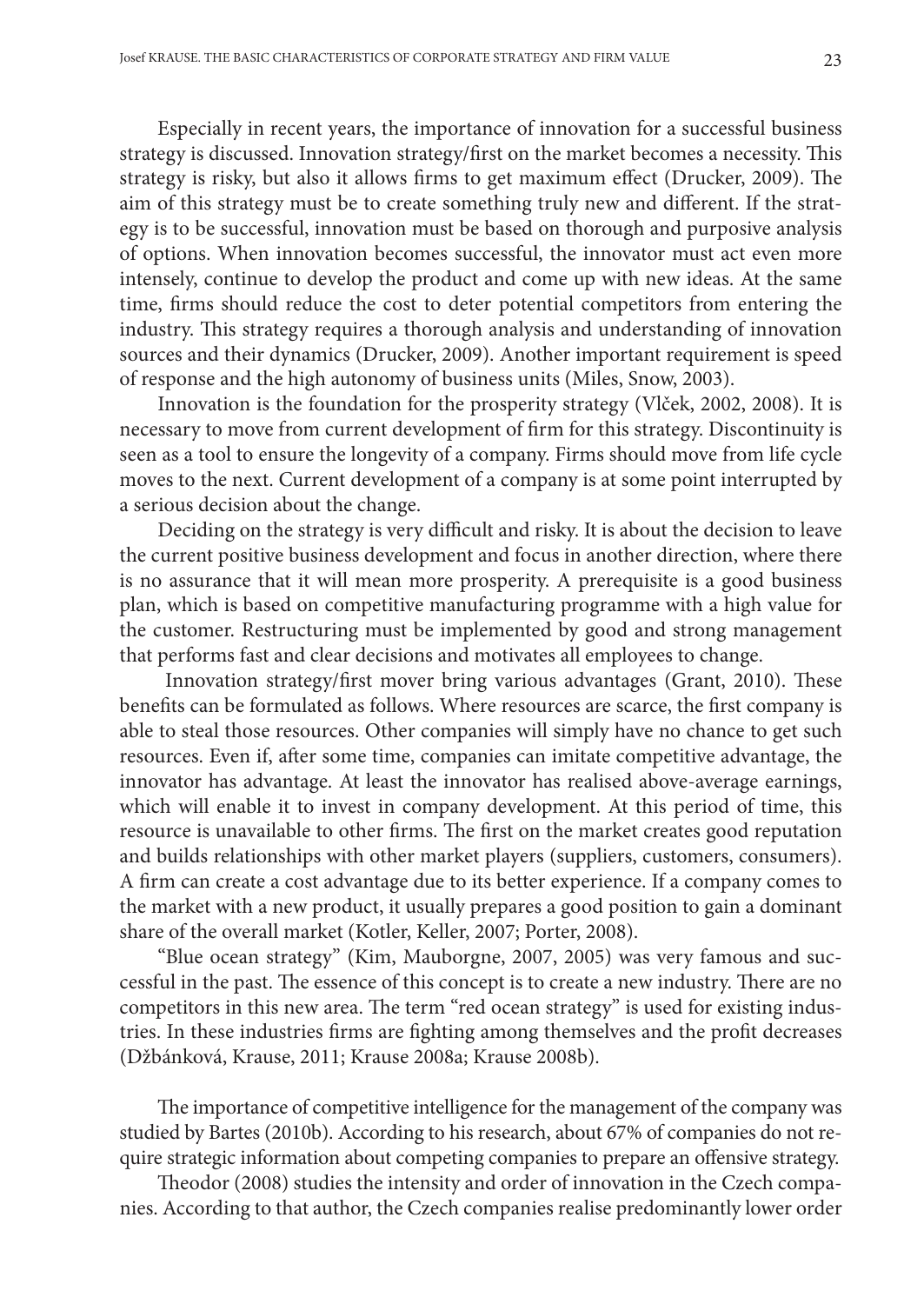of innovations. Product innovation represents 80% of all innovations. The remaining part (20%) is process innovation. Incentives for innovation are mostly customer needs and requirements (91.9%), the need for improving the production of own products (64.1%), efforts to improve working conditions for employees (42.7%), need to reduce the adverse environmental consequences (40, 6%).

| <b>Red Ocean Strategies</b>                         | <b>Blue Ocean strategies</b>                     |
|-----------------------------------------------------|--------------------------------------------------|
| Compete in existing market space.                   | Create a sovereign market space.                 |
| Beat competitors                                    | Eliminate competitors of the game.               |
| Take advantage of existing demand.                  | Create new demand and take advantage of it.      |
| Choose between value and cost.                      | Break the dilemma of choosing between val-       |
|                                                     | ue and costs.                                    |
| Make sure the system of the company activities      | Make sure the whole system of activities runs    |
| runs in line with the strategic choice of differen- | in line with the company's focus on differentia- |
| tiation or low cost.                                | tion and low cost.                               |

**Table 1.** Red ocean strategies versus blue ocean strategies

Source: KIM, W.CH., MAUBORGNE, R., 2005.

### **Survey**

Empirical research has been carried out. It was focused on selected issues of level of corporate strategy in the Czech Republic.

The first part of the questionnaire contained the identification characteristics: sales, number of employees, business area. The questions aimed at strategic management, globalisation and competitive advantage were contained in the second part of the questionnaire. The questionnaire contained 21 questions. The answers were offered for each question.

Approximately 1500 firms were asked to complete the questionnaire by e-mail. 64 questionnaires were obtained this way. 8 questionnaires were not fully completed and were discarded. Response rate was about 4%. 44 questionnaires were obtained with the help of personal contacts in the firms.

102 returned and fully completed questionnaires were included in the evaluation. The structure of obtained questionnaires according to the size of the firms was as follows:

- 28% of small businesses,
- 47% of medium-sized enterprises,
- 25% of large enterprises

# **Methods**

The impact of selected factors on value creation for firms was tested. Value creation for owners was tested by IN99 index. This index is an analogue of Altman's index.

IN99 (Kislingerová, 2004) index is a summary methodology for predicting value creation for shareholders. This index was designed by discriminant analysis.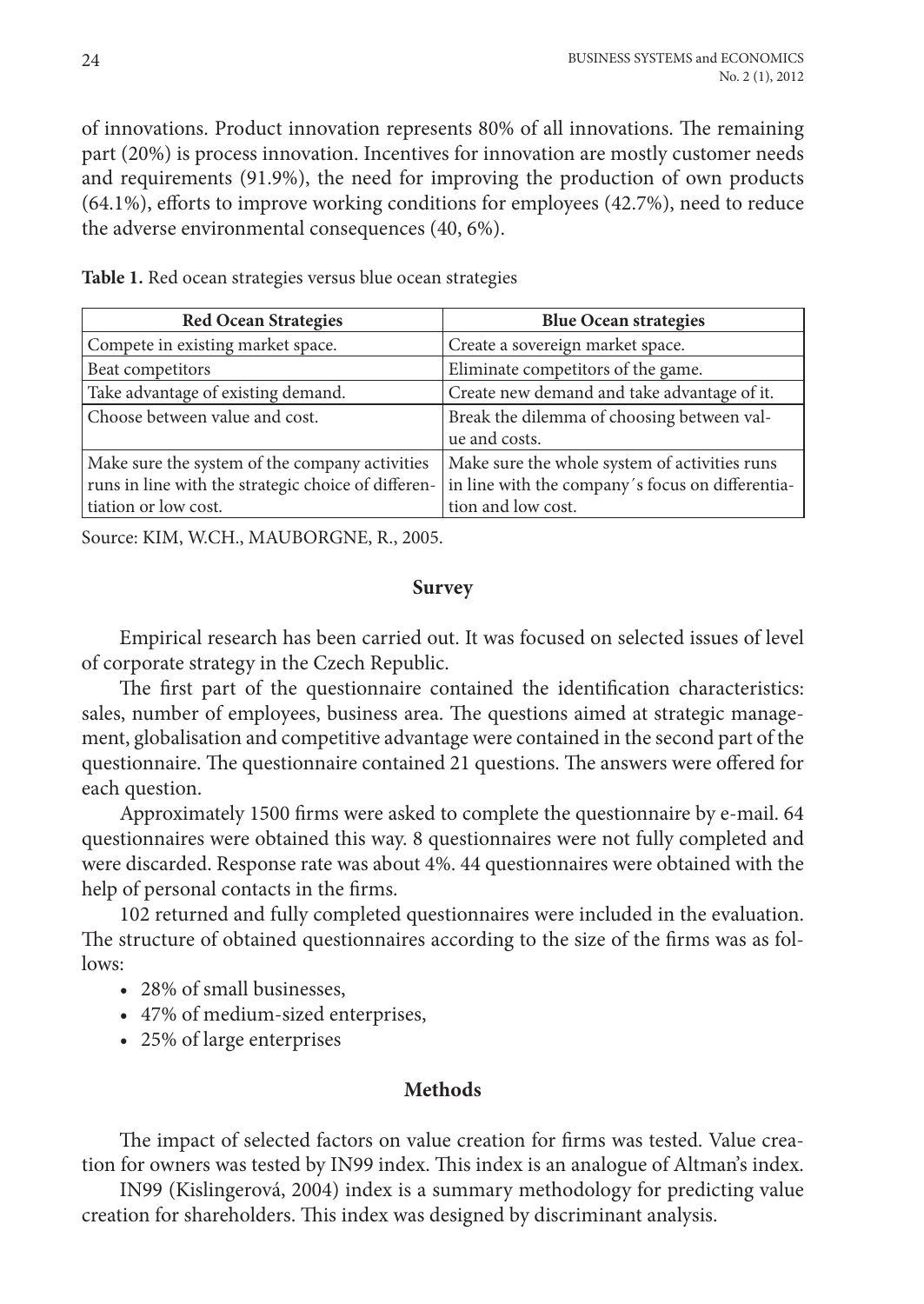Discriminant analysis (Meloun, Militký, 2002) is concerned with qualitative dependent variables on several quantitative variables. It allows putting the object to the existing groups. For the discriminant analysis, it is necessary to statistically test the significant differences between experimental groups. If testing proves the difference between the two groups, the discriminant analysis can be used. The output can be qualitative variables that indicate a group - a healthy company or an ill company.

The authors of this index are the well-known Czech economists Inka Neumaier and Ivan Neumaier. Index IN99 is the respect for conditions in the Czech Republic. The index is constructed as follows:

IN = -0,017  $*$  assets/liabilities + 4,573  $*$  EBIT<sup>1</sup>/assets + 0,481  $*$  revenues/assets + 0,015\*(current assets/current liabilities)

Intervals of index IN99 and evaluation are summarised in Table 2.

|  | Table 2. IN99 index |
|--|---------------------|
|--|---------------------|

| IN99 index      | Evaluation                                   |
|-----------------|----------------------------------------------|
| < 0.684         | Firm does not create value for shareholders. |
| $0.684 - 2.070$ | It is not possible to say.                   |
| >2.070          | Firm creates value for shareholders.         |

Source: Kislingerova (2004).

The test of the difference between means of two samples was applied. 5% significance level by testing was required.

#### **Results**

#### **The importance of strategy and continuous strategy creation for value creation**

Hypothesis No 1: Firms with a continuously created strategy reach a higher value for their owners than firms without a strategy.

Expectation 1: Firms that continuously work on their strategy create higher value for owners than firms without a strategy. These firms respect the basic rules and principles of strategy creation. These firms know the conditions in the environment and they know the conditions in the firms, and they are capable of formulating a successful strategy. Firms without strategy do not know the changing conditions and are not capable of reacting to opportunities and threats.

The question was formulated in the questionnaire as follows: "Is the strategy in your firm arranged in a complex manner and continuously?" The answers offered to the firms were:

- Yes. We update our strategy continuously.
- Our strategy was created 1-2 years ago.
- Our strategy was created 4-5 years ago.
- We have no strategy.

<sup>1</sup> EBIT = Earnings Before Interests and Taxes.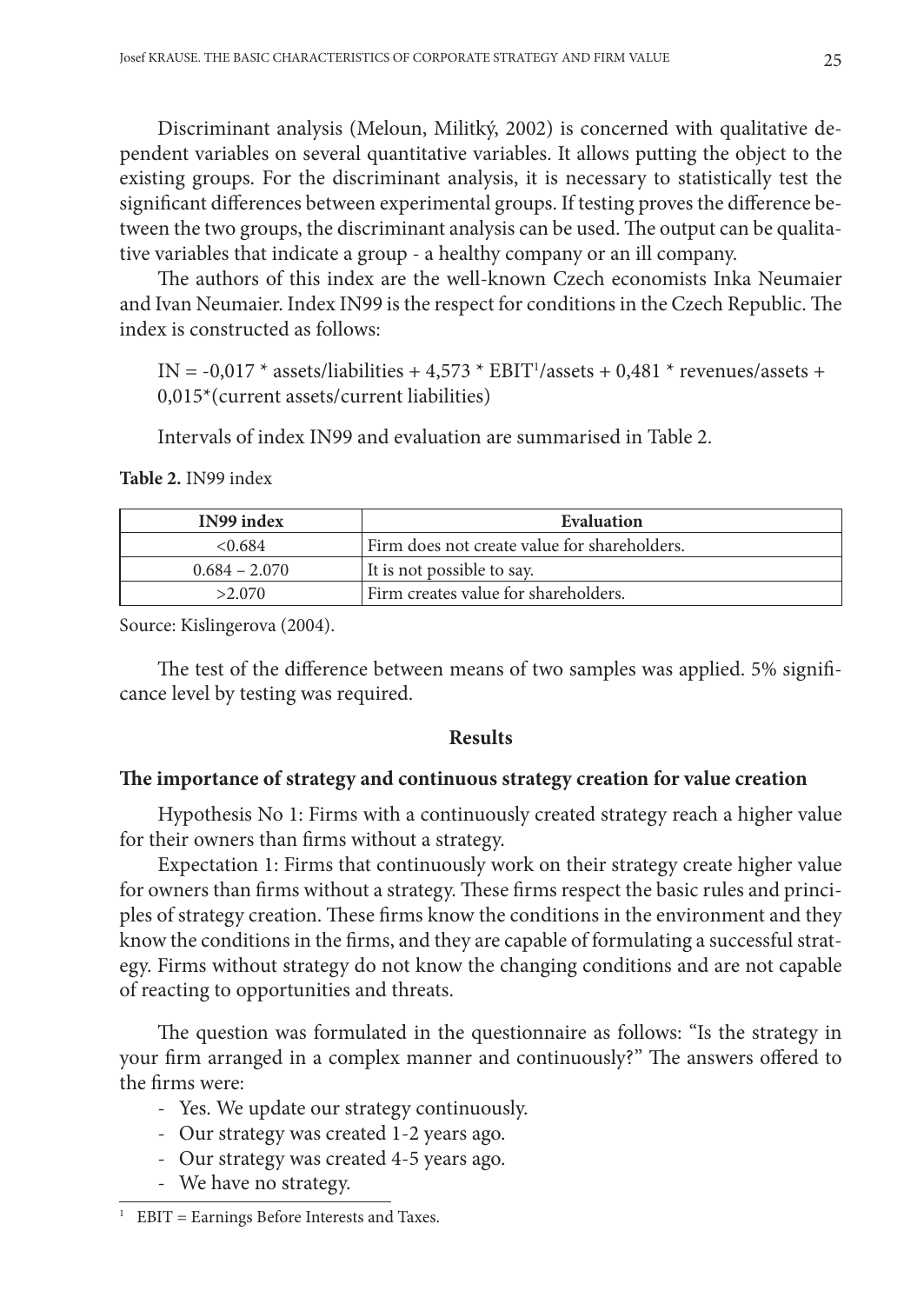The firms were divided into two groups. The firms in the first group have a strategy and update it continuously. The mean of value of index IN99 is 1,356 in the first group. The firms in the second group have no strategy. The mean of value of index IN99 is 1,022 in the second group of firms.

**Table 3.** IN99 values depending on the level of strategy creation

| <b>Strategy level</b>                | <b>IN99</b> |
|--------------------------------------|-------------|
| We update our strategy continuously. | 1,356       |
| We do not have any strategy.         | 1,022       |

Resource: Author.

It is possible to confirm the first hypothesis after statistical testing. Firms that continuously update their strategy reach higher value for owners. The expectation about the impact of continuous work on strategy was confirmed.

### **The impact of monitoring external factors on value creation**

Hypothesis No 2**:** Firms that monitor external factors reach higher value for the owners than firms without monitoring factors in the environment.

Expectation 2**:** If the firms monitor the factors in the environment once a year or more frequently, they create higher value for owners. These firms know the conditions in the environment and they are able to predict the changes of such conditions.

The question of the questionnaire was formulated as follows: "How often do you update information about the factors/conditions in the environment of your firm?"

The answers offered to the firms were the following:

- We do not monitor these factors.
- We update it every 2 to 3 years.
- We update it once a year.
- We update it more frequently.

The firms were divided into two groups. The firms in the first group monitor the external factors once a year or more frequently. The mean of IN99 index value is 1,470 in the first group. The firms in the second group monitor the external factors every 2 to 3 years or firms do not monitor these factors. The mean of IN99 index value is 1,470 in the second group.

**Table 4.** IN99 values depending on external factor monitoring

| <b>External factor monitoring</b> | <b>IN99</b> |
|-----------------------------------|-------------|
| Not monitored; every 2-3 years    | 1,169       |
| Once a year; more frequently.     | 1,470       |

Resource: Author.

It is possible to confirm the second hypothesis after statistical test at the chosen significance level. If firms monitor external factors, they reach higher value for owners.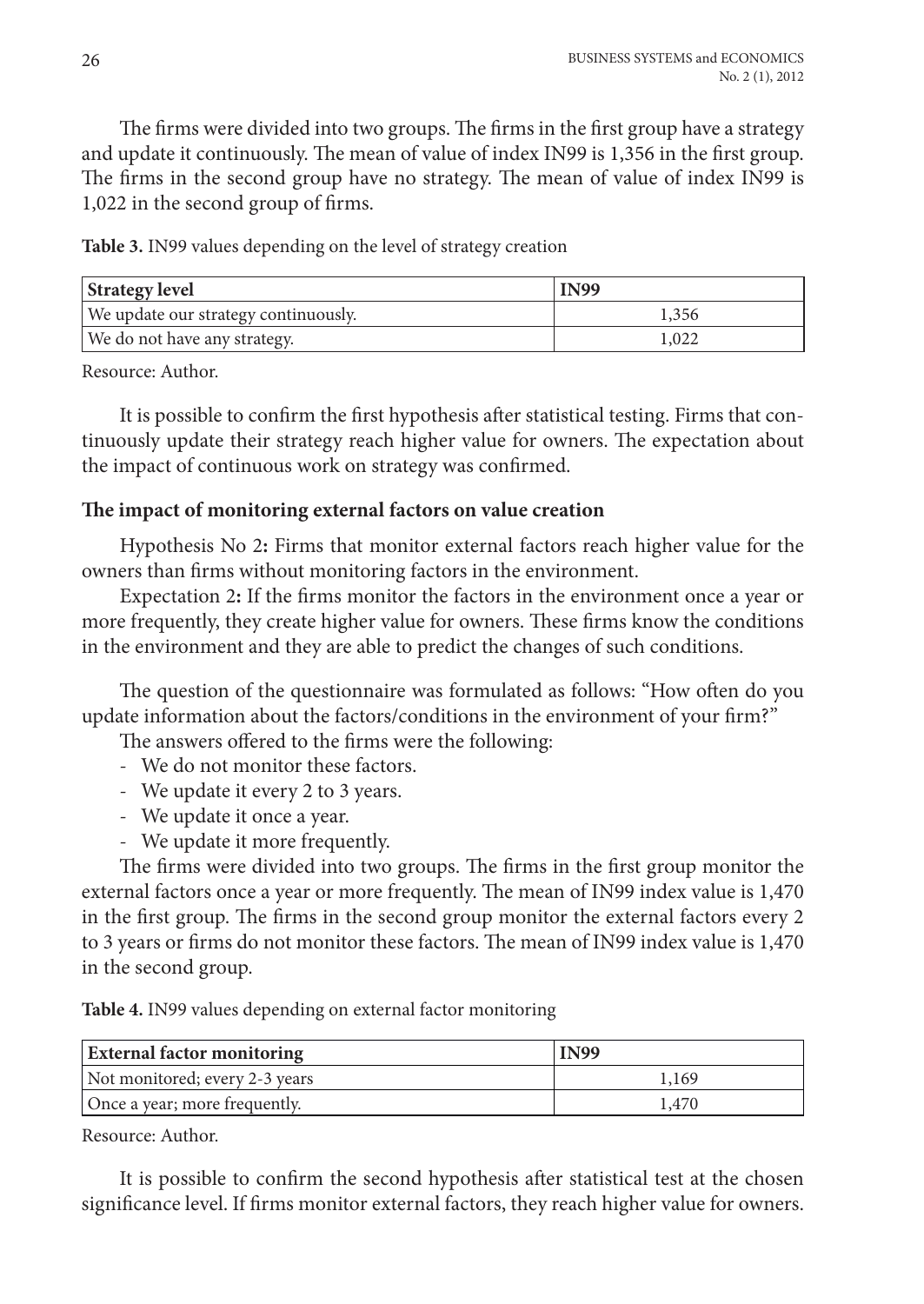The expectation about the impact of monitoring external factors on value creation was confirmed.

## **The impact of monitoring internal factors on value creation**

Hypothesis No 3: Firms that monitor internal factors reach higher value for the owners than firms without internal factor monitoring.

Expectation 3: If firms regularly monitor the situation in the firms, they know their resources and capabilities, strengths and weaknesses and this enables them ensuring compliance of resources and capabilities with the opportunities in the environment.

The question of the questionnaire was formulated as follows: "How often do you update information about the factors/conditions inside your firm?"

The answers offered to the firms were:

- We do not monitor these factors.
- We update it every 2 to 3 years.
- We update it once a year.
- We update it more frequently.

The firms were divided into two groups. The firms in the first group monitor internal factors once a year or more frequently. The mean of IN99 index value is 1,439 in the first group. The firms in the second group monitor internal factors once 2 to 3 years or firms do not monitor these factors. The mean of IN99 index value is 1,031.

**Table 5.** IN99 values depending on internal factor monitoring

| Internal factor monitoring     | <b>IN99</b> |
|--------------------------------|-------------|
| Not monitored; every 2-3 years | 1.031       |
| Once a year; more frequently.  | 1.439       |

Resource: Author.

It is possible to confirm the third hypothesis after the statistical test at the chosen significant level. If firms monitor internal factors, they reach higher value for owners. The expectation about the impact of monitoring internal factors on value creation was confirmed.

# **The impact of monitoring key success factors on value creation**

Hypothesis No 4: Firms that monitor key success factors reach higher value for owners than firms without monitoring these factors.

Expectation 4: If a firm researches the key success factors once a year or more frequently, it creates higher value for owners. These firms know the areas of enterprise that are important for the success in the particular industry.

The question of the questionnaire was formulated as follows: "How often do you update information about key success factors in your industry?"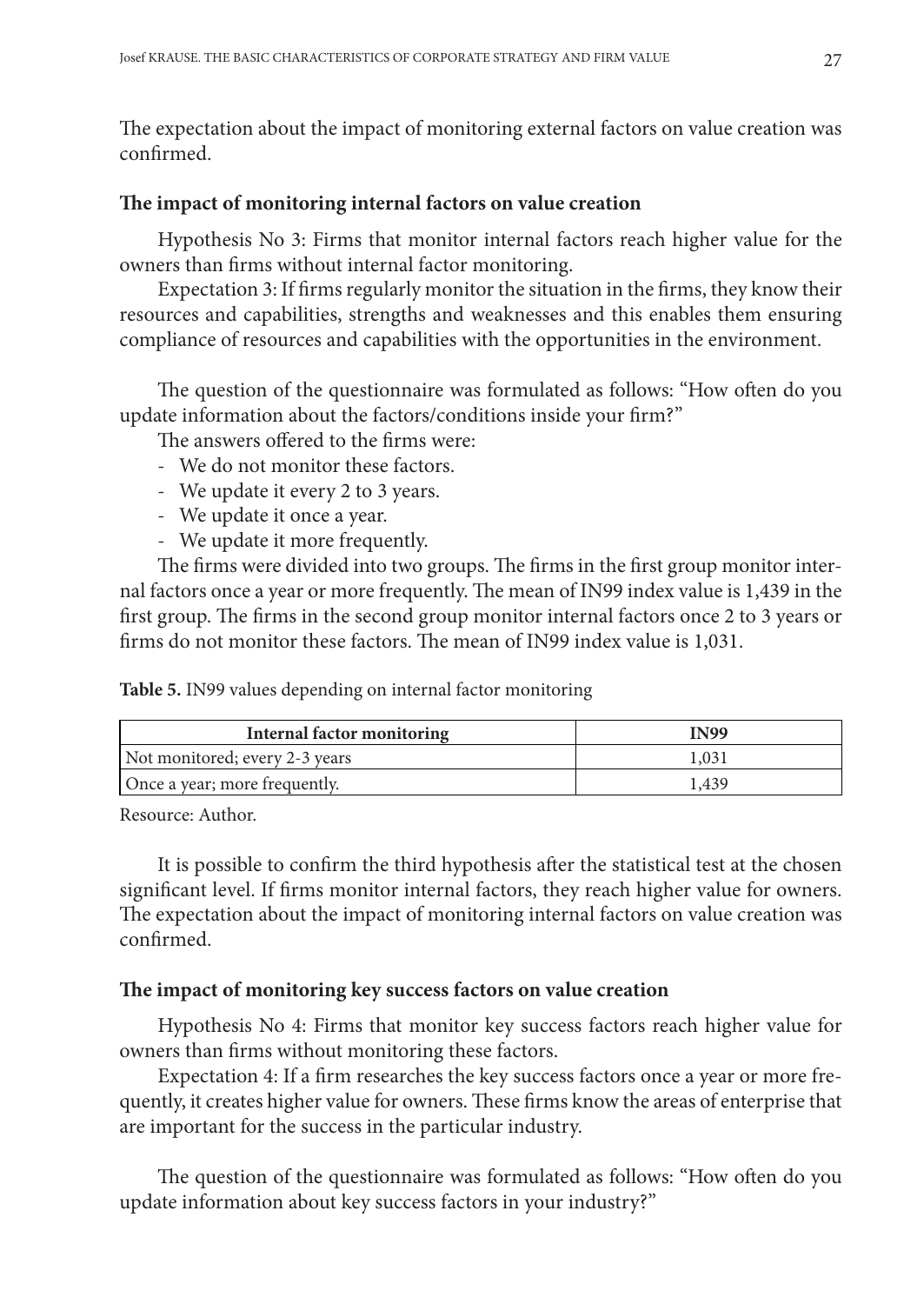The answers offered to the firms were:

- We do not research these factors.
- We update it every 2 to 3 years.
- We update it once a year.
- We update it more frequently.

The firms were divided into two groups. The firms in the first group research the key success factors once a year or more frequently. The mean of IN99 index value is 1,579 in the first group. The firms in the second group research the key success factors every 2 to 3 years or firms do not research these factors. The mean IN99 index value is 1,230 in the second group.

**Table 6.** IN99 values depending on the frequency of monitoring of key success factors

| Frequency of monitoring of key success factors    | IN99  |
|---------------------------------------------------|-------|
| Once a year; more frequently.                     | 1,579 |
| Not monitored systematically; every 2 to 3 years. | 1,230 |

Resource: Author.

It is possible to confirm the fourth hypothesis after statistical test at the chosen significance level. If firms monitor key success factors, they reach higher value for owners. The expectation about the impact of monitoring key success factors on value creation was confirmed.

# **The impact of compliance of resources and key success factors for value growth**

Hypothesis No 5: Firms with compliance of resources and key success factors reach higher value for owners than firms without compliance of these factors.

Expectation 5: Firms with compliance of resources and key success factors create higher value for owners. Firms know the factors important for success in their particular industry and their resources and capabilities enable them to be better than their competitors.

The question of the questionnaire was formulated as follows: "Are the resources and key success factors in compliance in your firm?"

The answers offered to the firms were:

- Resources and key success factors are in compliance. It is important for us.
- Resources and key success factors are in compliance. It is not important for us.
- Resources and key success factors are not in compliance.
- We do not monitor this area.

The firms were divided into two groups. The firms in the first group have resources and key success factors in compliance. IN99 index value is 1,553 in the first group of firms. The firms in the second group do not have resources and key success factors in compliance. IN99 index value is 1,192 in the second group of firms.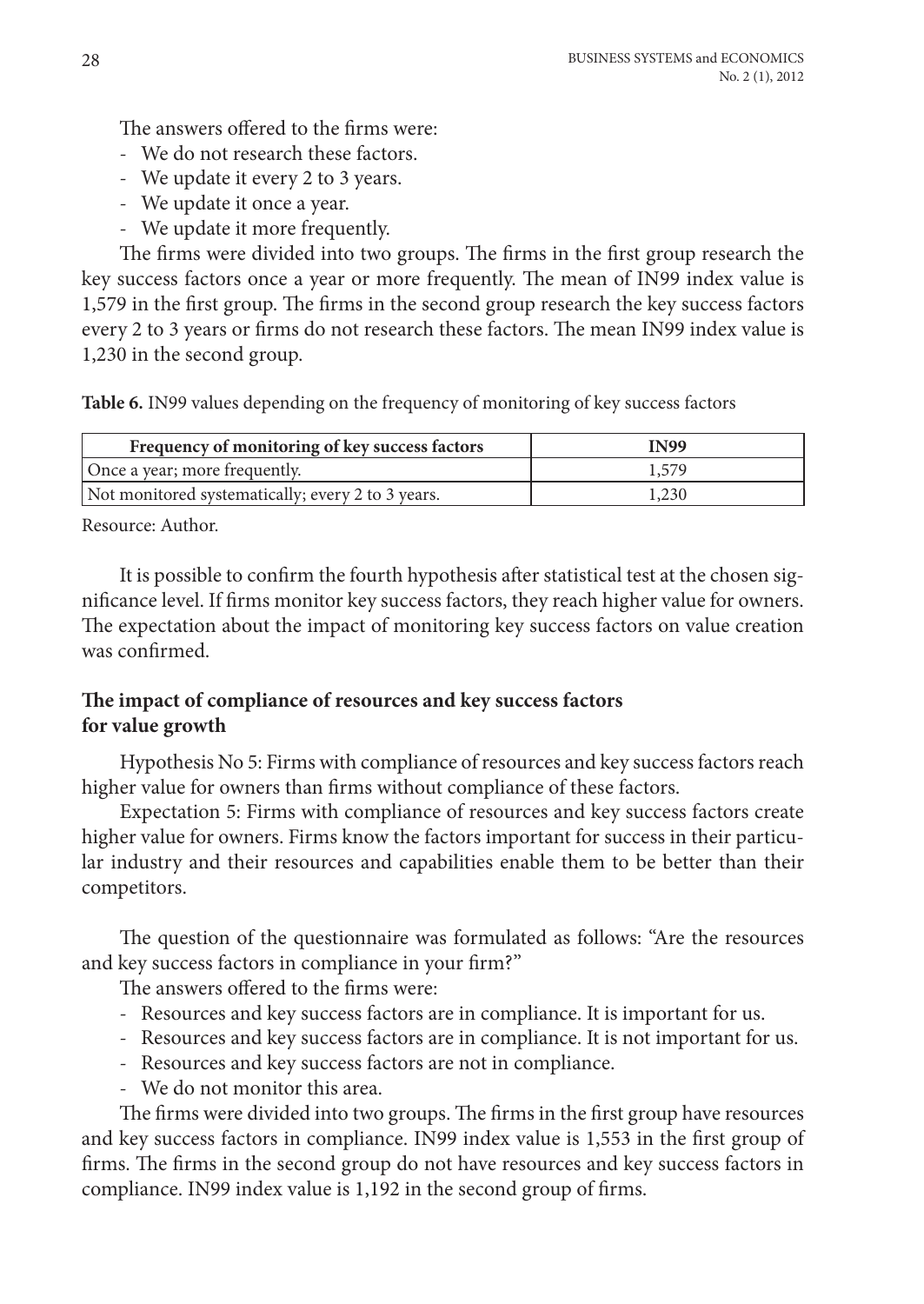| The importance of compliance of resources and key success factors | <b>IN99</b> |
|-------------------------------------------------------------------|-------------|
| Compliance – it is important.                                     | 1,564       |
| Compliance – it is not important.                                 | 1,518       |
| Compliance.                                                       | 1,553       |
| Not in compliance.                                                | 1,192       |

**Table 7.** IN99 index value depending on compliance of resources and key success factors

Source: Author.

It was possible to confirm the fifth hypothesis afters statistical testing. Firms with compliance of the key success factors and resources reach higher value for owners measured by IN99 index than firms without compliance. The expectation about the impact of compliance of key success factors and resources was confirmed.

# **The impact of innovations on value creation**

Hypothesis No 6: Firms with high level of innovation activity reach higher value for owners than firms with low level of innovation activity.

Expectation 6: Innovations are considered to be the basis for competitive advantage. Innovations allow creating demand and firms can reach the above-average profitability.

The question of the questionnaire was formulated as follows: "Is the level of innovation activity low or high in your firm?" The answers offered to the firms in the questionnaire were the following:

- The level of innovation activity is low.
- The level of innovation activity is high.

The mean of IN99 index value of the firms with high level of innovation activity is 1,595. The mean of IN99 index value of the firms with low level of innovation activity is 1,371.

**Table 8.** IN99 values depending on the level of innovation activity

| <b>External factor monitoring</b> | <b>IN99</b> |
|-----------------------------------|-------------|
| Low level.                        |             |
| High level.                       | 595         |

Resource: Author.

It is possible to confirm the sixth hypothesis after statistical test at the chosen significance level. Firms with higher level of innovation activity reach higher value for owners. The expectation about the impact of innovation activity was confirmed.

### **Discussion**

All hypotheses solved in the text above were confirmed. It may be stated that the respect for the basic principles of strategic management creates the preconditions for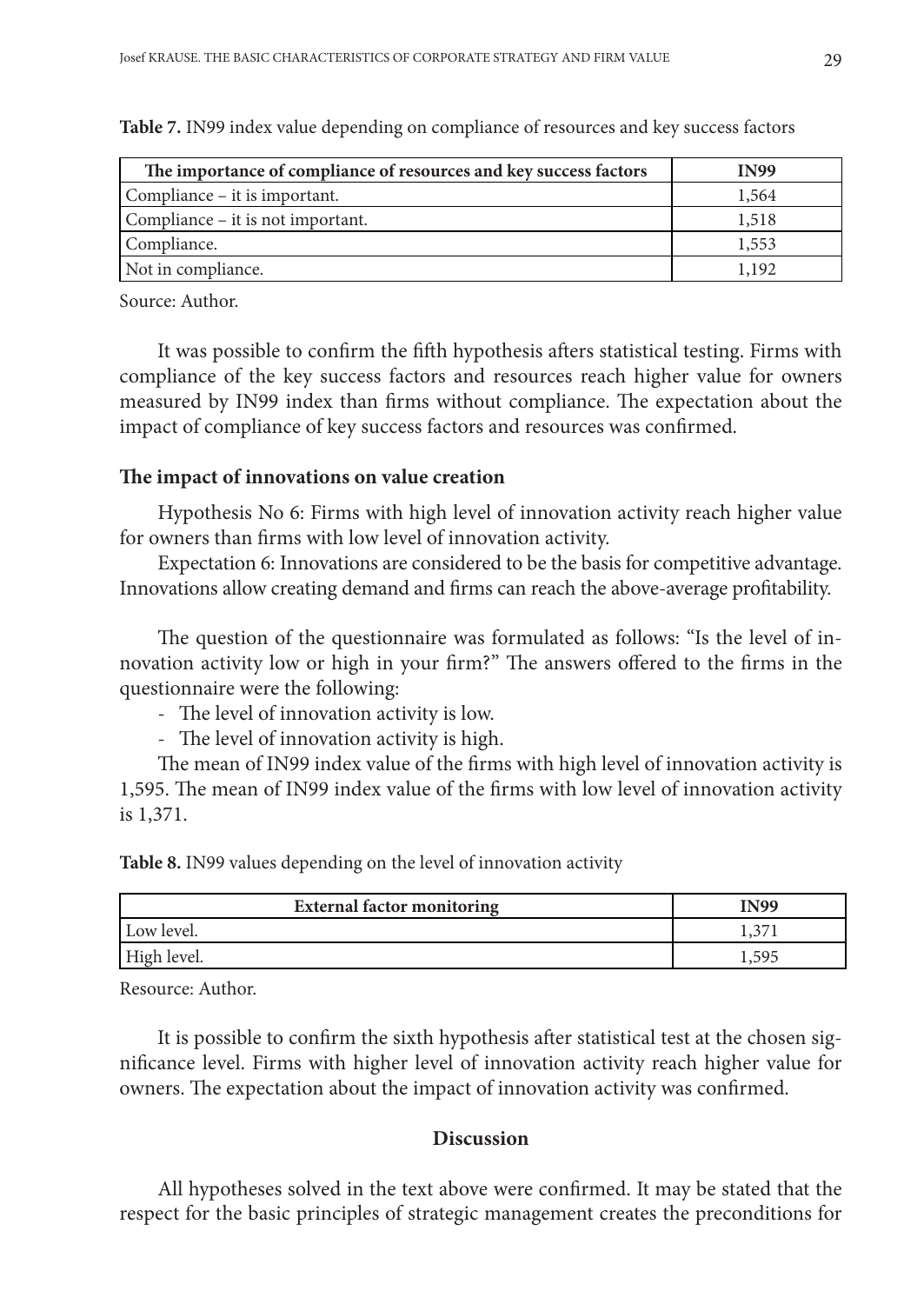the growth of value of the firms. The summary of confirmation or rejection of the hypotheses is given below in Table 9.

| <b>Hypothesis</b> | Confirmation/rejection |
|-------------------|------------------------|
| Hypothesis No 1   | Confirmed              |
| Hypothesis No 2   | Confirmed              |
| Hypothesis No 3   | Confirmed              |
| Hypothesis No 4   | Confirmed              |
| Hypothesis No 5   | Confirmed              |
| Hypothesis No 6   | Confirmed              |

**Table 9.** Evaluation of hypotheses

Source: Author.

Firms should respect the general principles of strategic management. Management should continuously create the strategy. It enables finding and considering the changing conditions in the global environment and in the firm`s resources and capacities. Firms should find out and identify key success factors, because these factors are fundamental for long-term prosperity. These key success factors should be in compliance with the resources of the firm.

#### **Conclusion**

Strategic management and strategy creation and implementation have a number of characteristics. The main characteristics include a focus on the future, participation of top management, allocation of corporate resources, the impact on the activity of the whole enterprise, and defining the main activities. It is necessary to formulate the key business success factors for the successful strategy formulation. Firms must respect these factors to achieve long-term prosperity. Firms should focus on innovation by strategy formulation.

Based on empirical research of companies in the Czech Republic it is possible to demonstrate the following. Firms that have continuously worked on strategy created higher value for owners than firms without any strategy. The difference between value creation in these firms was tested. The difference was statistically important. The firms that monitored external and internal factors and key success factors reached higher value for owners than the firms without monitoring these factors. The difference between value creation in these firms was tested and that difference was statistically important. Firms with compliance of resources and key success factors create higher value for owners than firms without compliance of these factors. The difference between value creation in these firms was tested and that difference was statistically important. Firms with high level of innovation activity create higher value for owners than firms with low level of innovation activity.

Further research should focus on the importance of specific factors for the corporate strategy and its long-term success. These factors are, for example, environmental aspects, the latest information technology, etc.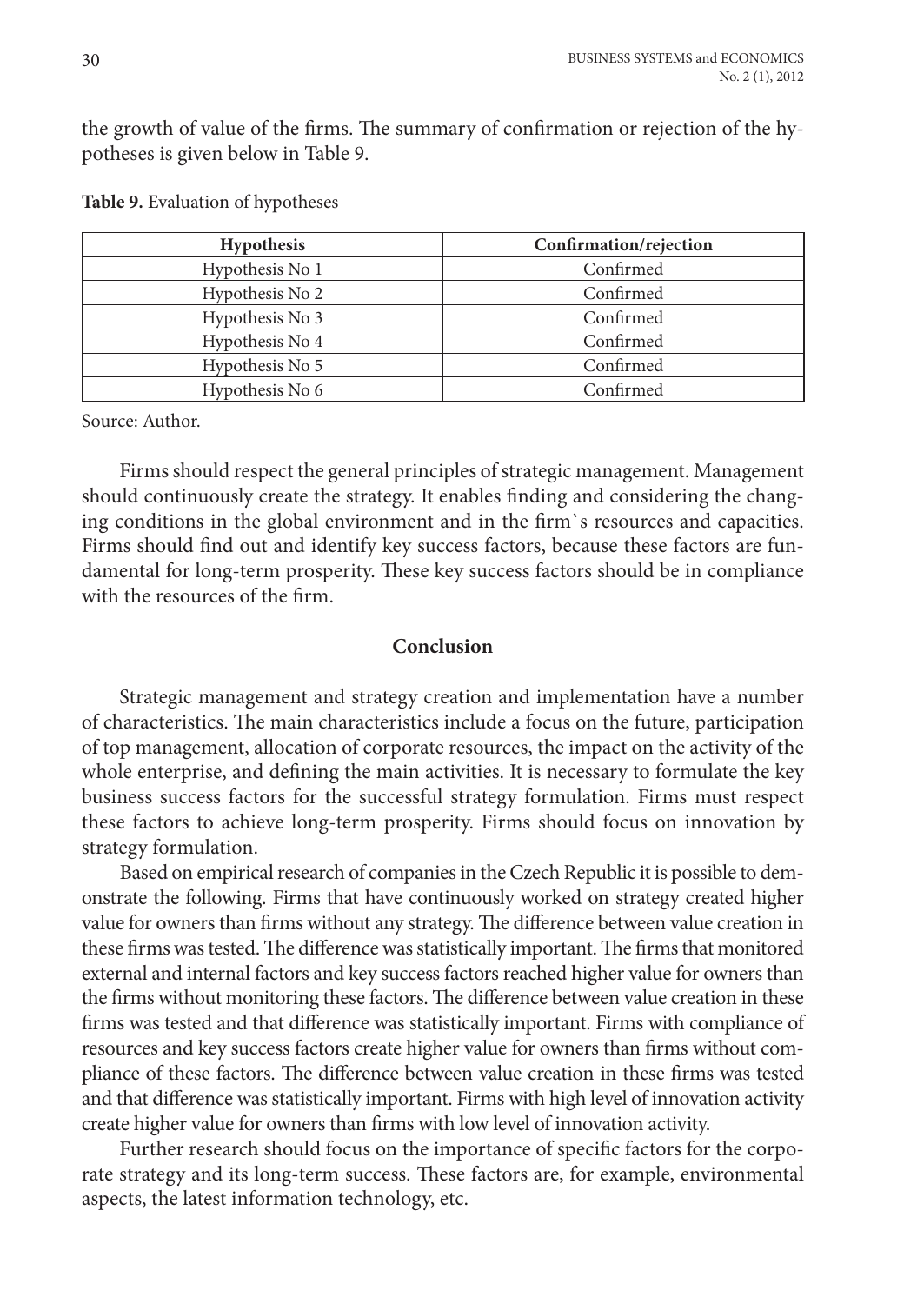### **Acknowledgments**

This article is one of the outputs of the project "IGS 32/2012 "Význam environmentálních aspektů pro konkurenceschopnost podniku" granted by Faculty of Business Administration, University of Economics, Prague.

#### **References**

- Bartes, F. (1997). *Konkurenční strategie firmy.* 1. Ed*.* Praha: Management Press. ISBN 80-8594- 341-7.
- Bartes, F. (2011). *Comparing the potential use of oriental war philosophy and western combat strategies in the competition of companies*. Acta Universitatis Agriculturae et Silviculturae Mendelianae Brunensis. Volume 59. Issue 2,. Pages 21-24.
- Bartes, F. (2010a). *Modern competitive strategy firm*. Acta Universitatis Agriculturae et Silviculturae Mendelianae Brunensis. Volume 58. Issue 6.. Pages 51-58.
- Bartes, F. (2010b). *Competitive intelligence Tool obtaining specific basic for strategic decision making TOP management firm*. Acta Universitatis Agriculturae et Silviculturae Mendelianae Brunensis. Volume 58. Issue 6. Pages 43-50.
- Bungay, S. (2011). *How to Make the Most of Your Company's Strategy* Harvard Business Review Jan/Feb. Vol. 89, Issue 1/2. p. 9. ISSN 0017-8012
- Drucker, P. F. (2009). *Innovation and Entrepreneurship.* New York: Harper Business. ISBN 0-88730-618-7.
- Džbánková, Zuzana, and KrauseE, Josef. (2011) Globalization and business strategy. *Cientific Proceedings*, roč. 19, č. 2, s. 17–22. ISSN 1313-7123.
- Grant, R. M. (2010). *Contemporary Strategy Analysis*. 7. Ed. Chichestert: John Wiley. ISBN 978- 0-470-74710-0.
- Johnson, G., Scholes, and K.,Whittington, R. (2008). Exploring corporate strategy. 8. Ed. Harlow: Prentice-Hall. ISBN 978-0-273-71192-6.
- Hitt, M.A., Ireland,and R.D., Hoskisson, R.E.(2007). *Strategic Management: Competitiveness and Globalization.* 7. Edition. Mason: South-Western 2007. ISBN 0-324-40536-7.
- Kim, W. CH.and Mauborgne, R. (2007). *Strategie modrého oceánu pro každou firmu*. Moderní řízení, ročník 42, číslo 2. ISSN 0026-8720.
- Kim, W.CH. and Mauborgne, R. (2005). *Blue ocean strategy: how to create uncontested market space and make the competition irrelevant.* Boston: Harvard Business School Press. ISBN 978-1-59139-619-2.
- Kim, W. CH. and Mauborgne, R. (2005) *Strategie modrého oceánu umění vytvořit si svrchovaný tržní prostor a vyřadit tak konkurenty ze hry*. Praha: Management Press. ISBN 80-7261-128-3. Kislingerová, E. (2004) *Manažerské finance.* Praha: C.H.Beck. ISBN 80-7179-802-9.
- Kotler, P.and Keller, K. L. (2007) *Marketing management*. Praha: Grada. ISBN 978-80-247-1359-5.
- Krause, J.. (2008a) *Význam inovací ve strategii podniku*. Brno 05. 02. 2008 06.02.2008. In: *Konkurenceschopnost podniků.* Brno: Masarykova univerzita, 2008, s. 345–352. ISBN 978- 80-210-4521-7.
- Krause, J. (2008b) *Firemní strategie, identifikace a hodnocení změn ve vnějším prostředí.* Praha 28. 03. 2008. In: Krause, Josef, Kislingerova, Eva (eds.). *Nová teorie ekonomiky a managementu organizací [CD-ROM].* Praha: Oeconomica, 6 s. ISBN 978-80-245-1355-3.
- Meloun, M.,and Militký, J., (2002) *Kompendium statistického zpracování dat: metody a řešené úlohy včetně CD.* Praha: Academia. ISBN 80-200-1008-4.